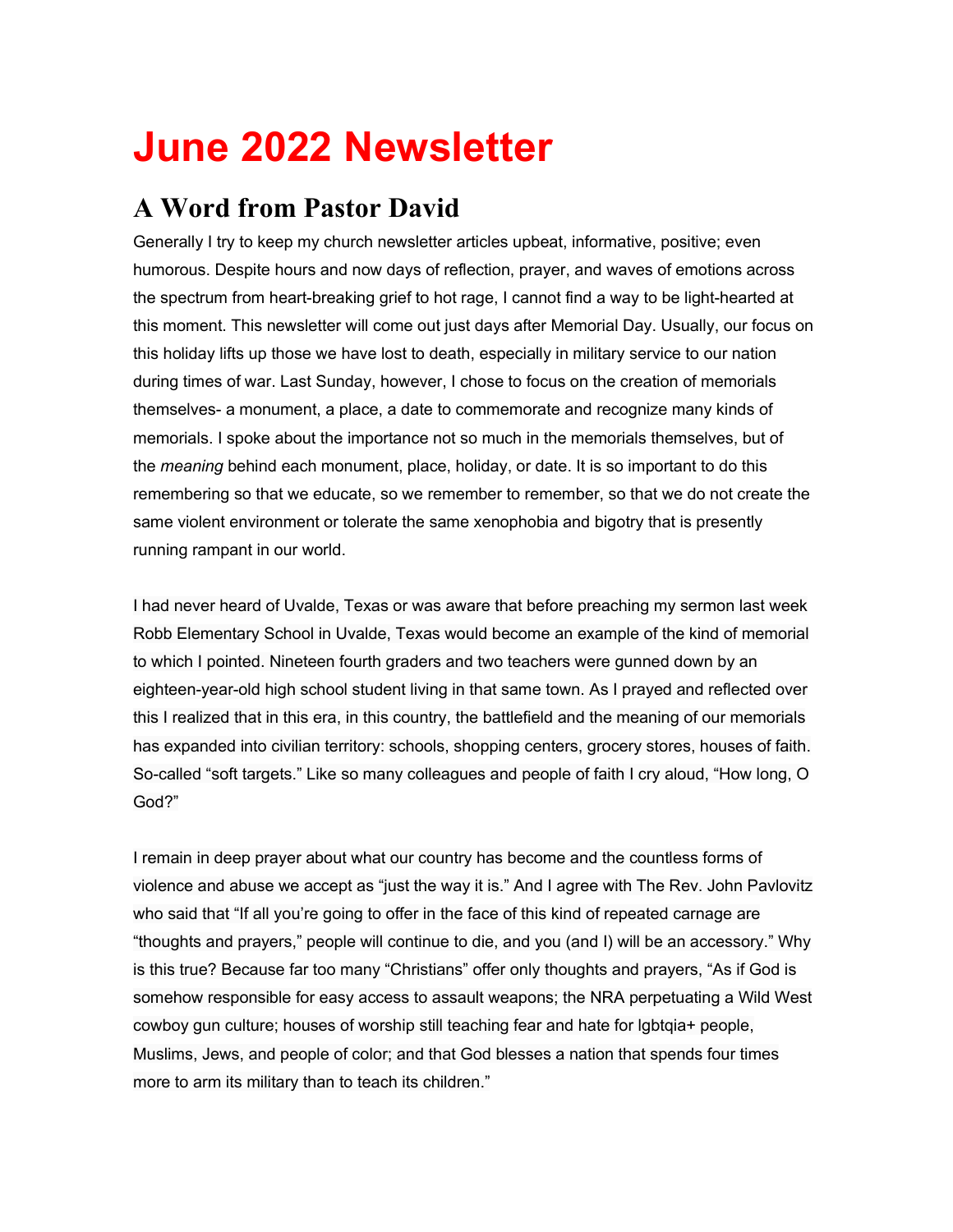I had to pray yesterday, and I still pray today. We need to pray and never stop. But you and I can do more than thoughts and prayers. As my colleague Rev. Pavlovitz reminds us: "You can get off your rear end and do something to make guns less plentiful and less easy to get. You can take a stand in your community of faith for the inherent value of lgbtqia+ and other marginalized and maligned people; you can demand that legislators and law enforcement personnel who disregard the humanity of people of color are removed and prosecuted. You can call out racism and homophobia and Islamophobia in your church, in your home and -and in your heart. And you can vote. You can vote for candidates committed to protecting all life, not just the unborn or those they deem worth protecting. And you can defy the rampant style of a bullying "eye for an eye" Christianity that actually appears to make violence seem noble or holy."

Let's not leave all this in the hands of God. May we remember that God gave us hands, voices, feet, and the ability to think- to choose to love one another as Christ loves us.

In heartfelt prayer, and with hope for the future, Pastor David



On Pentecost Sunday, June 5, we remember the day the disciples received the Holy Spirit in a special way. The story in [Acts 2](https://rcpumc.us13.list-manage.com/track/click?u=bc52d1bb98c00a924eeecd98a&id=b1f30ee526&e=d8422739af) describes a powerful wind and tongues of fire as the Holy Spirit was poured out on people from all over the world who came to Jerusalem to celebrate a Jewish feast. At the first Pentecost over 3000 people were baptized, creating the first church. This is why Pentecost is known as the [birthday of the](https://rcpumc.us13.list-manage.com/track/click?u=bc52d1bb98c00a924eeecd98a&id=3528804da6&e=d8422739af)  [Christian church.](https://rcpumc.us13.list-manage.com/track/click?u=bc52d1bb98c00a924eeecd98a&id=3528804da6&e=d8422739af)

The word [Pentecost](https://rcpumc.us13.list-manage.com/track/click?u=bc52d1bb98c00a924eeecd98a&id=b029af2caf&e=d8422739af) comes from a Greek word meaning fiftieth. The Jewish Festival of Pentecost (called *Shavuot*, meaning "weeks" in Hebrew) falls on the fiftieth day after the original Passover. On that day, God gave the Torah to Moses on Mount Sinai. The Christian festival of Pentecost falls on the 50th day after the resurrection of Jesus. The color red is associated with Pentecost.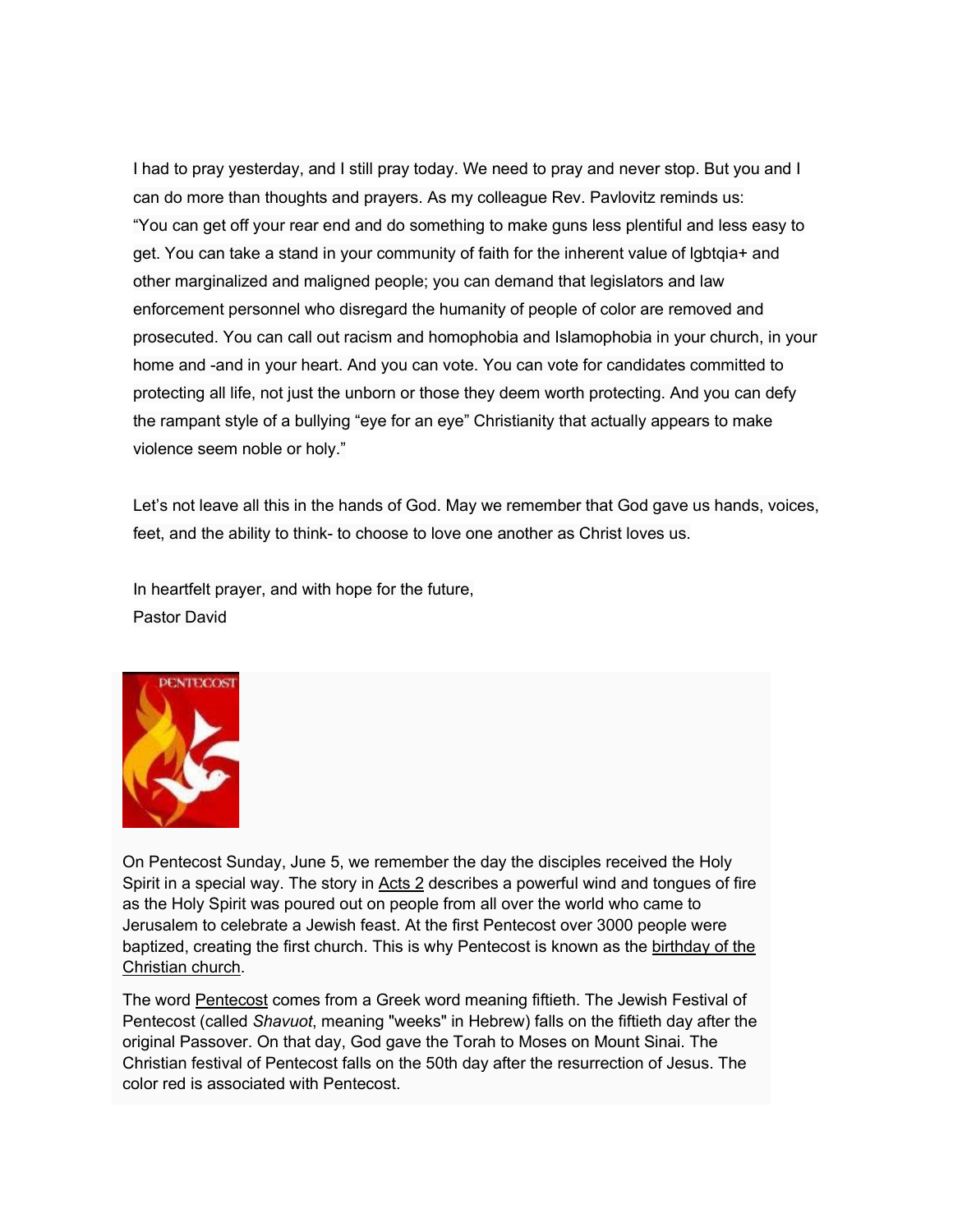

# A Concert for Ukraine

# Sunday, June 12, 3pm

**Rose City Park United Methodist Church** 5834 NE Alameda (1/2 block off Sandy Blvd.)

Featuring the church Praise Band, Choir, Bell Choir, plus instrumentalists, soloists, & ensembles

A free will offering will be received

The concert will also be live-streamed at www.rcpumc.org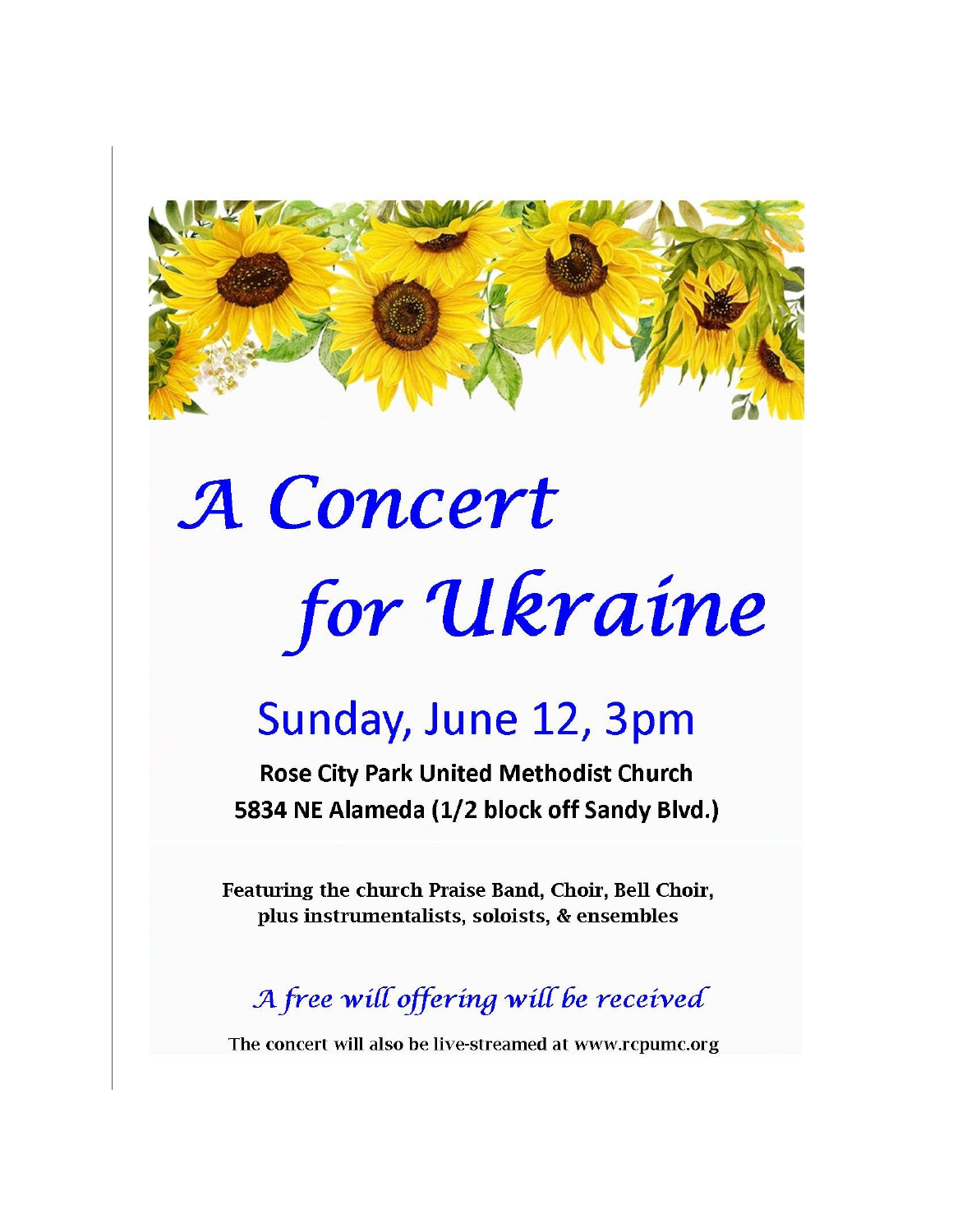

# **We Need Your Help!**

The great cleanup is beginning! Like any "home," junk and "extras" tend to collect over time. It is no different with our church, and we have been collecting for a very long time! Beginning Monday, we are going to be cleaning out all spaces that are not being used full time by a designated user. I will be at

the church every evening starting no later than 5:00pm working on various rooms and would love some company and help! There is a lot to get through and the more hands we have helping, the easier the task will be. We are going to be working on the following over the summer:

1. Transition the upstairs library into the Sharrard Children's Library.

2. Move the Sunday School from the current room next to the elevator (which is pretty much a large closet) into a revamped Room 4 across from the elevator. We want to create a fun welcoming space for children to "be" during worship services.

3. Update the Nursery with new paint/mural and some new child friendly toys.

4. Possibly turn the former Youth Room into a storage space for our members of the Collective.

5. Clean out the Bride's Room so that it can be returned to a more fitting purpose than storage.

- 6. Clean off the stage so it doesn't look like a space for clutter to collect.
- 7. Replace missing/damaged ceiling tiles throughout the building.
- 8. Reorganize the upstairs storage in the hall by the chapel.

9. And the biggie: We are hopefully going to redo both Youngson Hall and the Parlor (new flooring, paint, etc.) The board will be looking at how to get the funds to accomplish this which will include help from the congregation.

Our current reality is that our immediate future is 100% reliant on the success of the Collective. We would not be able to remain in our building without the income our building partners generate. We also believe that in order to attract new people into our space, (both Collective members and congregation members) we need to make sure our building looks cared for and well maintained. Currently, it doesn't appear that way with an excessive amount of clutter almost everywhere you look.

We are excited to tackle these projects this summer...but the biggest, immediate need is for all of you to help this coming week (June 6-12). The dumpster arrives on Monday!!! There will be signup sheets on Sunday with specific projects in specific rooms mapped out. Items that we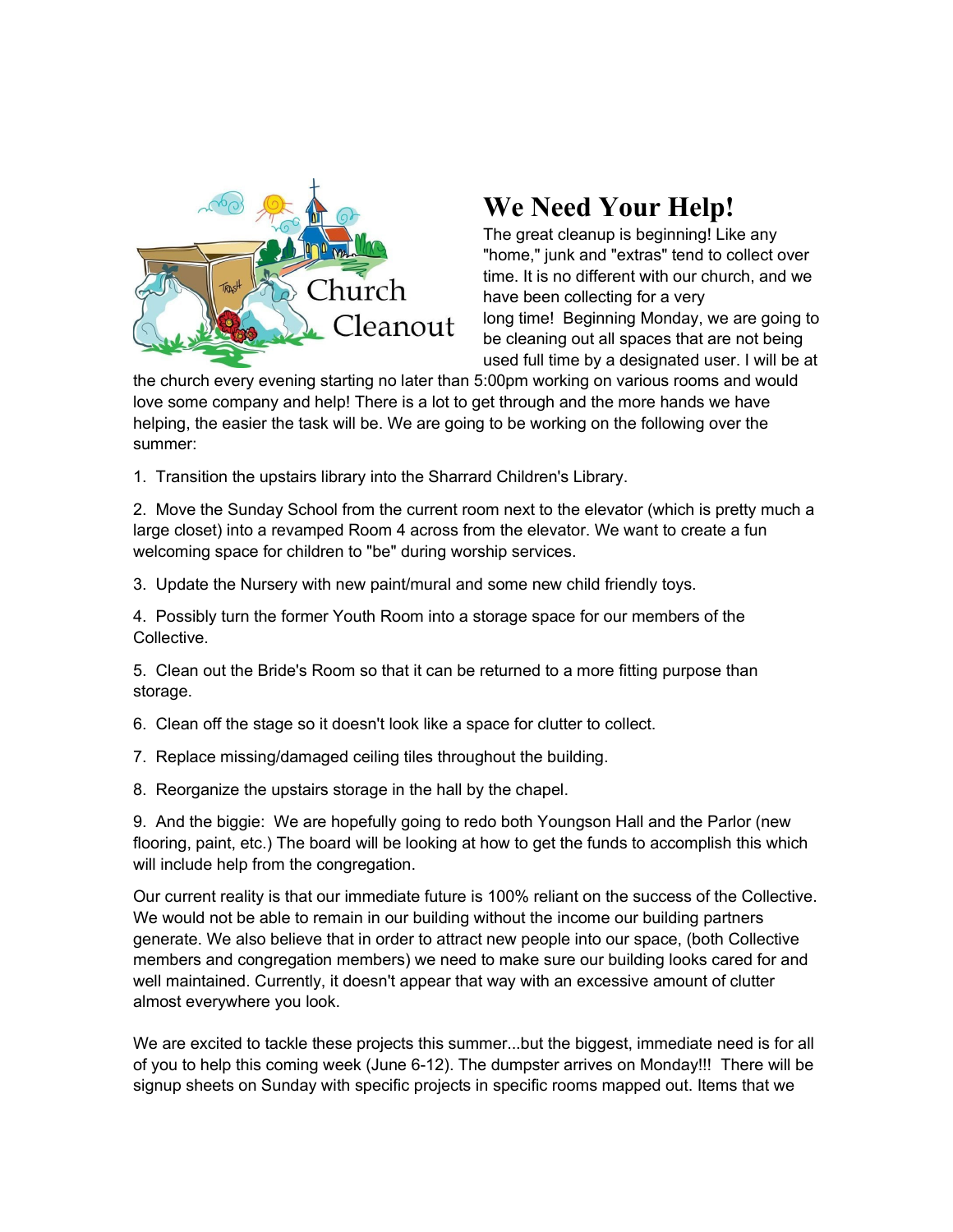think should not be thrown away or donated somewhere (and aren't used on a regular basis) can be stored in clearly marked bins in the upstairs storage room).

It will feel so good to have a sense of pride in our space again. We have the most amazing congregation (remember "The best kept secret in NE Portland"). Let's all work together to make sure our building and spaces reflect just how wonderful the people inside it are!!!

Thanks in advance for your help!

Kay Pettygrove Current Board Chair

Chris Anderson Board Chair Elect

# **Scholarship Applications Welcome**

The scholarship Committee is now accepting applications for the Rose City Park Memorial Scholarship. It is for post high school education, summer and/or fall term. The requirements and application can be found at [www.rcpumc.org/scholarship.](https://rcpumc.us13.list-manage.com/track/click?u=bc52d1bb98c00a924eeecd98a&id=833d7c50fe&e=d8422739af) Or click [HERE.](https://rcpumc.us13.list-manage.com/track/click?u=bc52d1bb98c00a924eeecd98a&id=30c8153709&e=d8422739af)

Applications can be mailed to Janelle O'Gara, 7524 S. Laview Drive, Portland, OR 97219 or emailed to [mjogar@comcast.net](mailto:mjogar@comcast.net) **Applications are due by June 8th.** 

## **Choir News**

After June 9, we will not have rehearsals until September but will continue to sing on most Sunday mornings during the summer, meeting at 9:30 am. If you've thought about singing, this is a great time to try it out on a Sunday morning. Contact John Green with any questions.

## **Congregation News**

If you have any joys or concerns you want shared, or a birthday you want included, please contact Patricia Holman at: [plholman1025@gmail.com](mailto:plholman1025@gmail.com)

#### **BIRTHDAYS OF THE MONTH**

We rejoice with those who celebrate birthdays in June:

- 6/10 **Larry McDowell**
- 6/11 **Corinne Tate**
- 6/16 **Alan Ely**
- 6/19 **Ruth Geislinger**
- 6/25 **Barbara Ely, Don Sheets, Kim Upham**
- 6/27 **Janelle O'Gara**
- 6/28 **David Buell**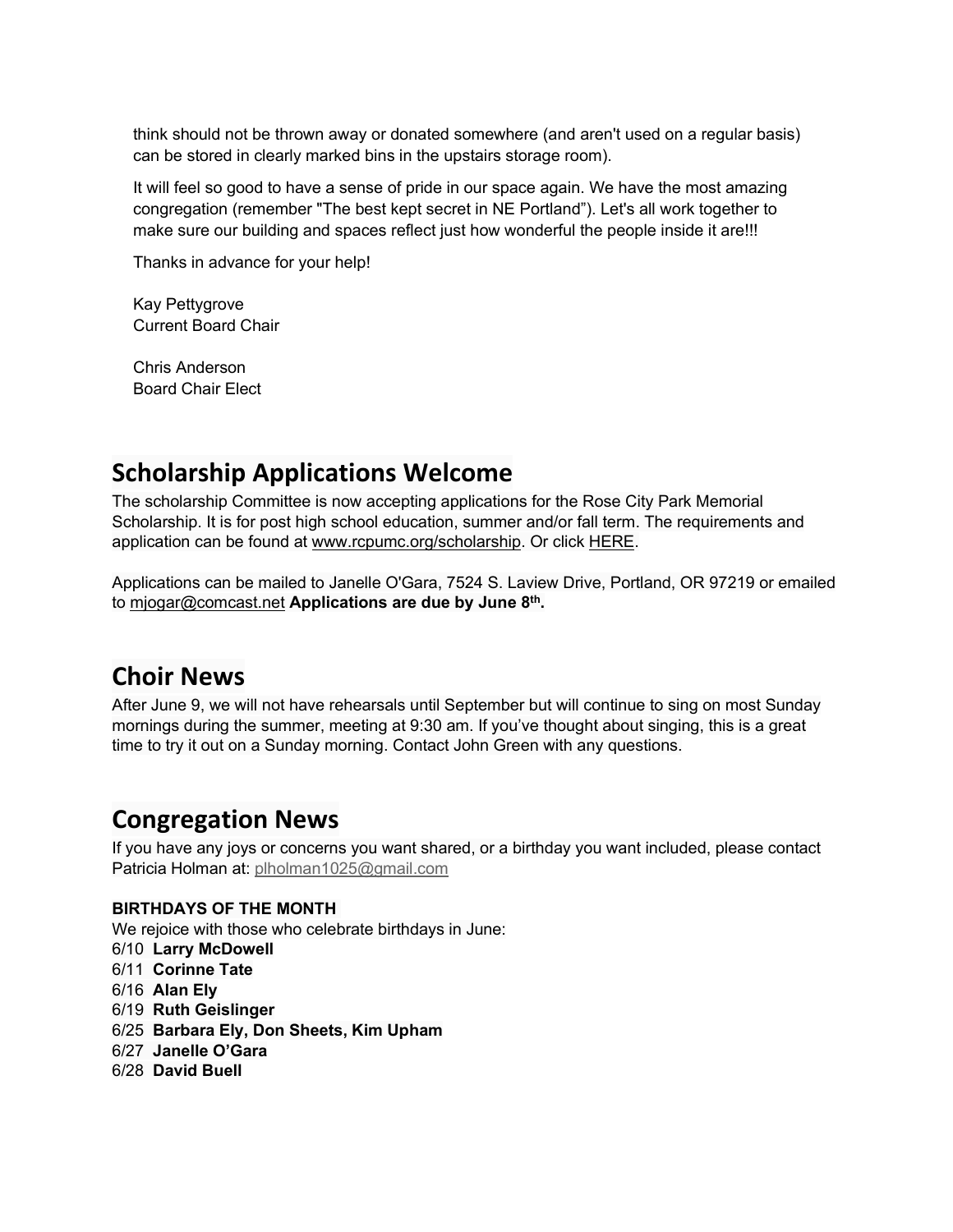#### **JOYS**

• For all the students and teachers who have made it through a full school year back in person

#### **CONCERNS**

Please keep the following people in your prayers:

- **Sheryl Shake's father** was admitted to the hospital this last week with a fever and COVID, but his health was much worse than first realized. He is being given comfort care and morphine.
- **Tom Tate**
- **Ernesto Quilban**
- **Frank** and **Becca Shields** as they travel for three weeks visiting family in Pennsylvania.
- All the families affected by the recent shootings. Families who lost beloved children and adults, who have children who were injured and will forever be traumatized by what they saw and heard that day, and legislators as they wrestle with the issue of gun control, knowing there are no easy solutions, and hoping conversations remain civil and they put our children and their safety first. May there also be prayers of forgiveness.

# **On-going Food Drive Update**

We are still collecting food for Urban Gleaners, the local food rescue organization that provides food to families in need. Please drop off your donations in the collection container by the usher's room.

Most needed:

Nut butter, (such as peanut or almond butter)

Canned beans

Canned tuna and Salmon

Pasta and sauces

**Stew** 

Canned vegetables and fruit

If you have any questions, please call Patricia Holman, 503-459-3090. Thank you!

### **Helpful Resources**

#### **Pictorial Directory**

If you have any changes to your contact information, please contact Patricia Holman at [plholman1025@gmail.com.](mailto:plholman1025@gmail.com) Copies of the directory can be emailed to you by contacting Patricia, or a printed copy is available in the Narthex.